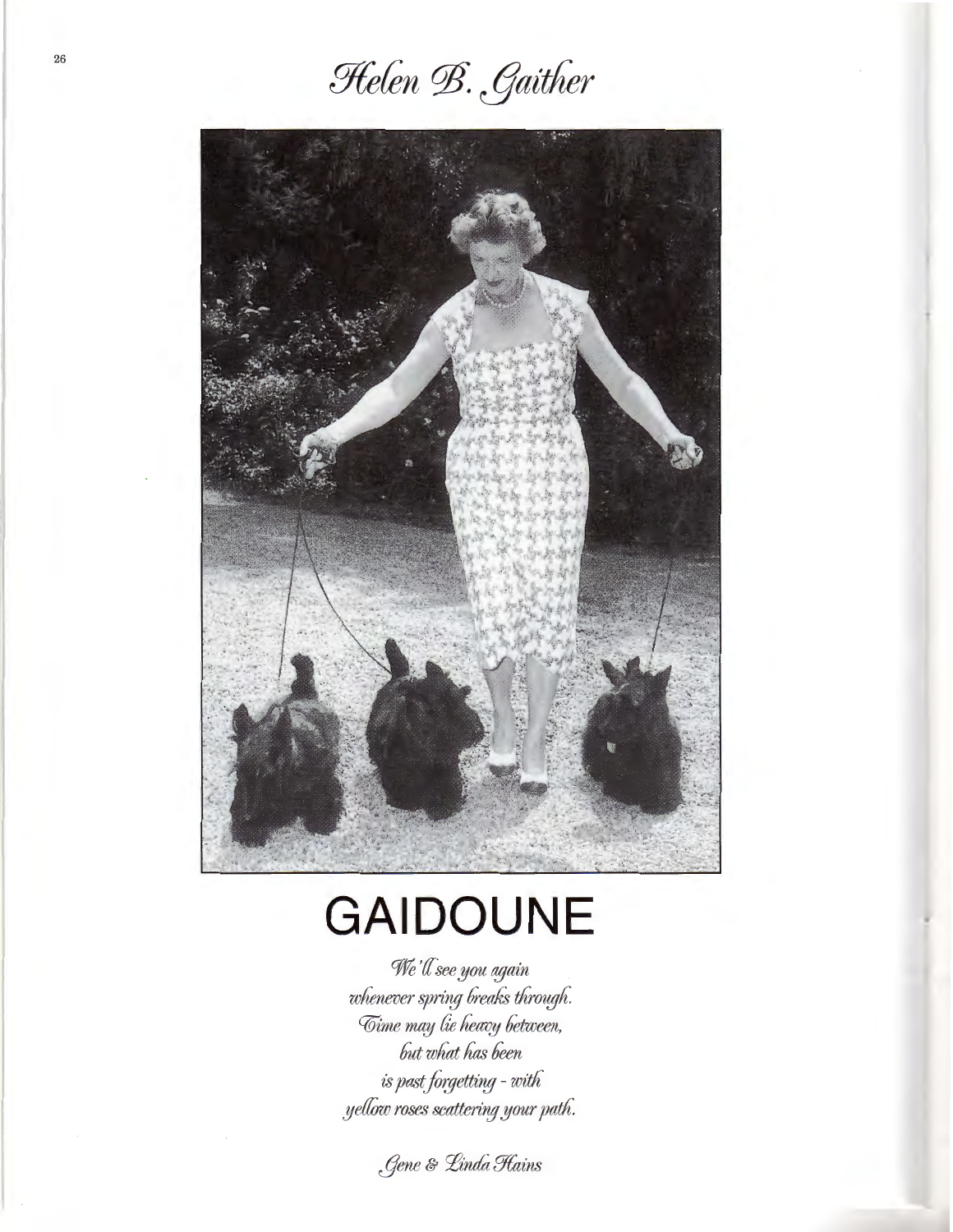## **Helen B. Gaither**

 $R$ emembered by Alice Watkins - June 1996

It is very difficult to write about a dear beloved one who has just passed away. Helen was my best friend, role model, and mentor.

My first introduction to Helen was 28 years ago, through Stewart Gettle (Saggettes). Stu had bred to several of Helen's good stud dogs. He would plan several trips a year to visit Helen. These trips brought him a lot of pleasure. Wanting company for the 5 plus hour trip to Wheeling, West Virginia, Stu began inviting Ed and me to go with him. We would leave about 4:00 AM and arrive in time for a nice long chat. Helen always served a delicious lunch. For those who have never been to Helen's house, what an experience! Her dining room had numerous shelves from floor to ceiling. These shelves are laden with silver trophies her Scotties have won at various shows. I have been to stores that sell silver, but never have I seen so much silver in one room. The famous "Tauskey" photographs of all her top winning dogs are prominently displayed on the walls in the dining room, hallway and living

room.

The next part of the visit was to go to Silver Ho Kennels, just outside of Wheeling and owned by Dr. Nancy C. Lenfesty. Dr. Lenfesty was the handler and manager of all the Gaidoune Scottish Terriers. They would bring some of the dogs out, one at a time so you could see them. What a thrill it was to see all of these wonderful and some very famous Gaidoune Scotties. Helen and Dr. Lenfesty were very particular and fussy, and would not place their dogs or puppies with just anyone. They had to know you for quite some time before they would trust you with one of their dogs. They also would tum you down for stud service if they felt your bitch was a poor specimen or if they felt a pregnancy would endanger the bitch. Because of this policy, Ch. Gaidoune Great Bear's record of champions and get, sired by him, were of better than average quality.



If Ch. Gaidoune Great Bear's record of champions had been measured by percentage of total get sired, I believe he would stand out as the all time top producer in the USA. When they used the phrase, "Bears The Mark of Excellence" in their ads, no one I knew ever took issue with that statement. This did not mean that they were only interested in show dogs. Helen would bring dogs from the kennel that wouldn't make it in the show ring and make house pets out of them. I think that Silver Ho kennels may have housed about 100 Gaidoune Scotties at a given time during their height of success. You may look in most Scottish Terrier books written in the last 25 to 30 years and find statistics on Gaidoune Scottish Terriers, but now I would like to give you a personal glimpse of the Lady behind the scenes.

The first Scottie Ed and I owned was Ch. Saggettes Murphy's Leisure, a son of Ch. Gaidoune Great Bear. I began showing Murphy when he was 5 plus years old. He became a champion when he turned 6. I lacked self confidence when I started to show Murphy, and without He-

len's support I do not think I could have gone into the ring. The first C-Section I encountered was so traumatic for me, seeing that little dog with all those stitches. I had difficulty dealing with my conscience of having caused this awful thing. I was ready to bolt the scene as a breeder. Helen again was there supporting me with sound advice, and one thing she said which I will never forget was, "Alice, you will find there are more disappointments in breeding dogs than there are rewards." My thoughts at that time were, how can this be, you are so successful. So many times these words have been recalled, especially when one is dealing with puppies who looked so promising, then fell apart, a breeding that didn't take, newborn dead puppies and diseases lurking around every corner. Many times her words of encouragement have given me hope when I believed there was none.

Helen's kindness was extended to everyone she befriended. Whenever there were sick friends and neighbors, you would find Helen, in the kitchen cooking and packaging food that she would deliver to those in need. Most of her friends will miss her famous homemade Christmas cookies and chocolate Scotties that she would decorate with colorful paper, wrapped and sent over the Holidays.

Three personal stories I would like to share with you speak of the character of this wonderful lady.

Several times over the years, Helen would call to tell me to be on the look out for a perspective home for a rescue Scottie that was being held in her local pound. She knew the volunteer at the pound and they had agreed that the dog was not to be put to sleep, and that Helen would pay his or her board until a good home had been found. Her generosity was also extended to the other poor waifs who were sheltered in this facility as well.

One evening after finishing her